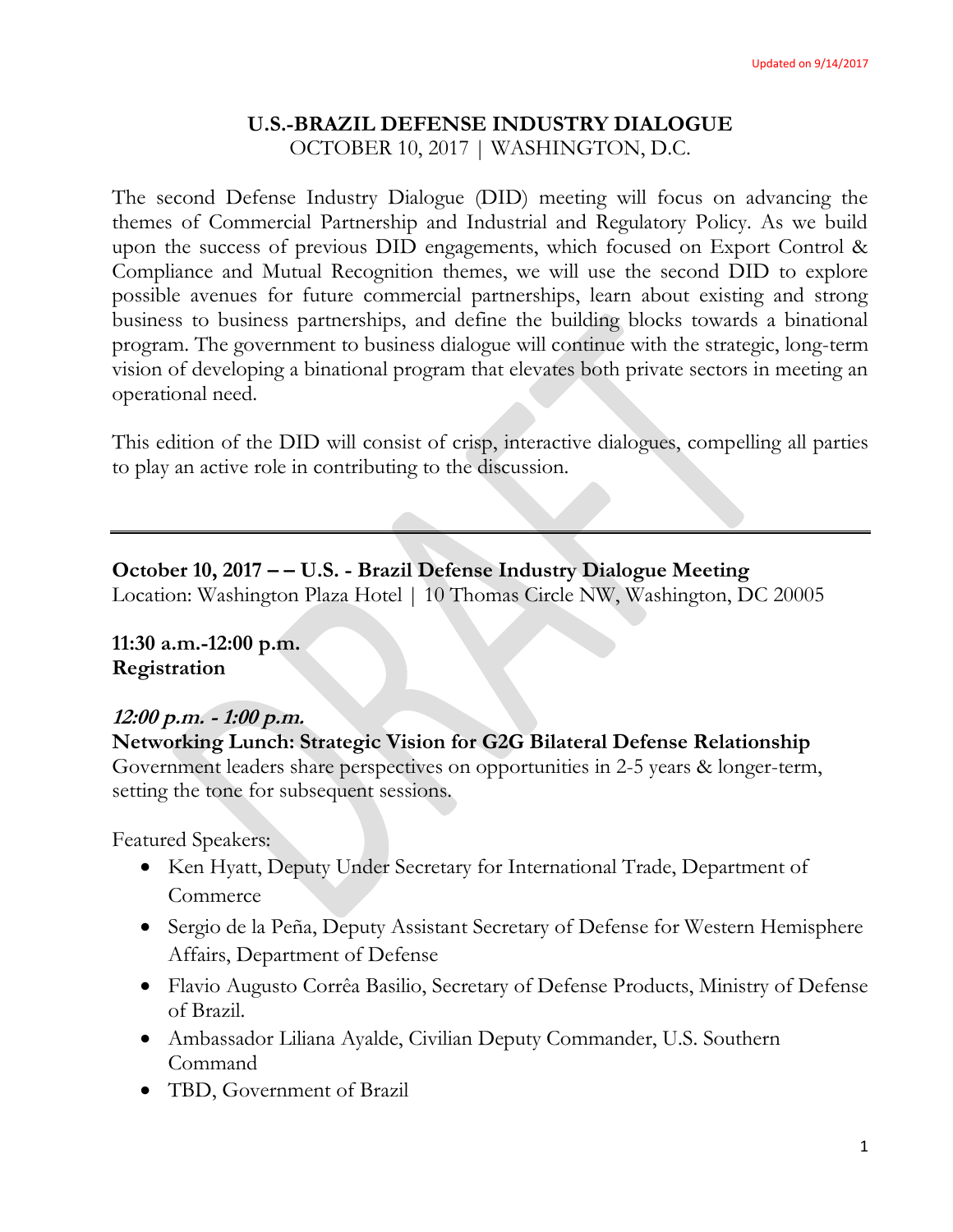Moderator: TBD, Brazilian Industry Executive

## **1:10 p.m. - 2:20 p.m. Session I - Present Successes: Bi-national Partnership Case Studies**

Brief five minute presentations followed by interactive discussion, highlighting current, successful binational partnerships and discussing lessons learned.

- Integrated Solutions: Rockwell Collins & Savis
	- o Fabio Caparica, Savis
- Transferring Capability: BAE Systems & Brazilian Army
	- o Marc Collins, BAE Systems
- Expanding Collaboration: SPORT
	- o Jim Spann, NASA
- TBD: Motorola o Elton Borgonovo, Motorola

Moderator: Ken Hyatt, Deputy Under Secretary, International Trade Administration, U.S. Department of Commerce

# **2:30 p.m. - 3:40 p.m. Session II – Near-term Opportunities: Innovation, Competitiveness, and Partnerships**

As follow-on to the DIUx mission, there will be a discussion about existing innovation mechanisms and models and how to cooperate bilaterally through them; opportunities in space; G2G agreements in the pipeline and their expected commercial partnership opportunities (provided as one-pager in advance); what barriers remain to potential coproduction/development and how to address them.

Featured Speakers:

- Donna Hrinak, President, Latin America & the Caribbean, Boeing
- Dan Jones, CEO, Beyond Horizons Space Consulting,
- Carlos Frederico Queiroz de Aguiar, President, Brazilian Association of Defense and Security Material Industries (ABIMDE),
- Representative of the Brazilian Defense Industry,
- Representative of the Department of Defense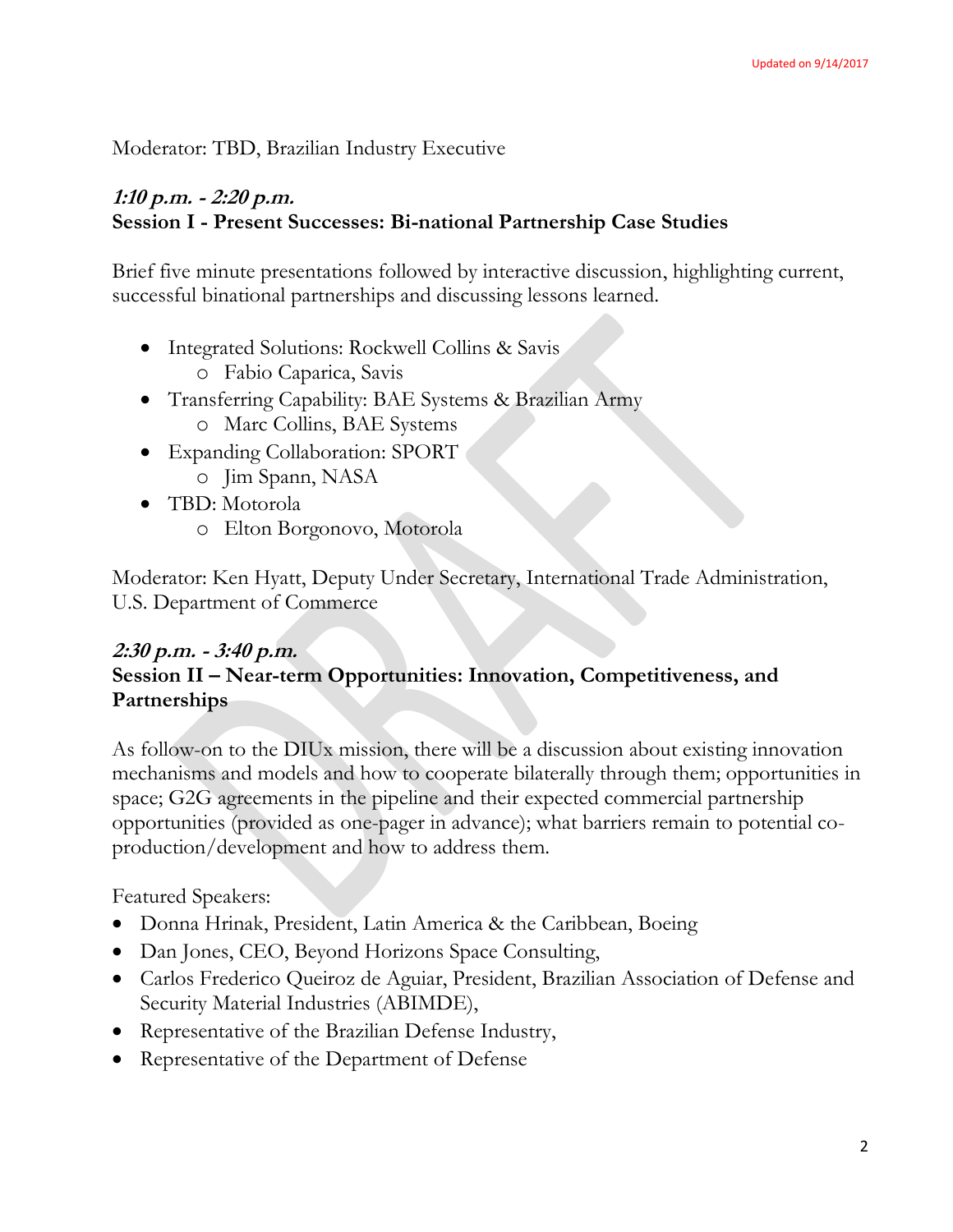Moderator: Flavio Augusto Correa Basílio, Secretary of Defense Products, Ministry of Defense of Brazil

# **3:50 p.m. - 5:00 p.m. Session III – Long-term Vision: Advancing Dialogue on Bi-national Cooperation**

Discuss characteristics of a binational cooperation program, specifically with the Brazilian Navy. Identify opportunities in other domains, and discuss the building blocks needed to achieve desired programs, possible timelines, military-to-military agreements needed and measurable milestones.

Featured Speakers:

- Representative of the U.S. Southern Command,
- Representative of the Brazil Defense Industry,
- Representative of the U.S. Defense Industry,
- Colonel Jared P. "Pat" Curtis, Director of Brazil, Paraguay, and Venezuela, Office of the Secretary of Defense, U.S. Department of Defense,
- Representative of the Ministry of Defense of Brazil

Moderator: David Trulio, President of the Defense and Security Task Force, Brazil – U.S. Business Council (BUSBC)

# **5:00 p.m. - 6:00 p.m.**

### **Wrap-up**

Progress report on DID activities and planning for future DID actions

Led by Donna Hrinak, President, Latin America & the Caribbean, Boeing, and TBD, Brazilian Industry

# **Closing Remarks**

Ambassador P. Michael McKinley, U.S. Ambassador to Brazil and Ambassador Sergio Amaral, Brazilian Ambassador to the U.S.

**7:00 p.m. - 9:00 p.m. Reception (by invitation only)**  Local: Brazilian Ambassador's Residence